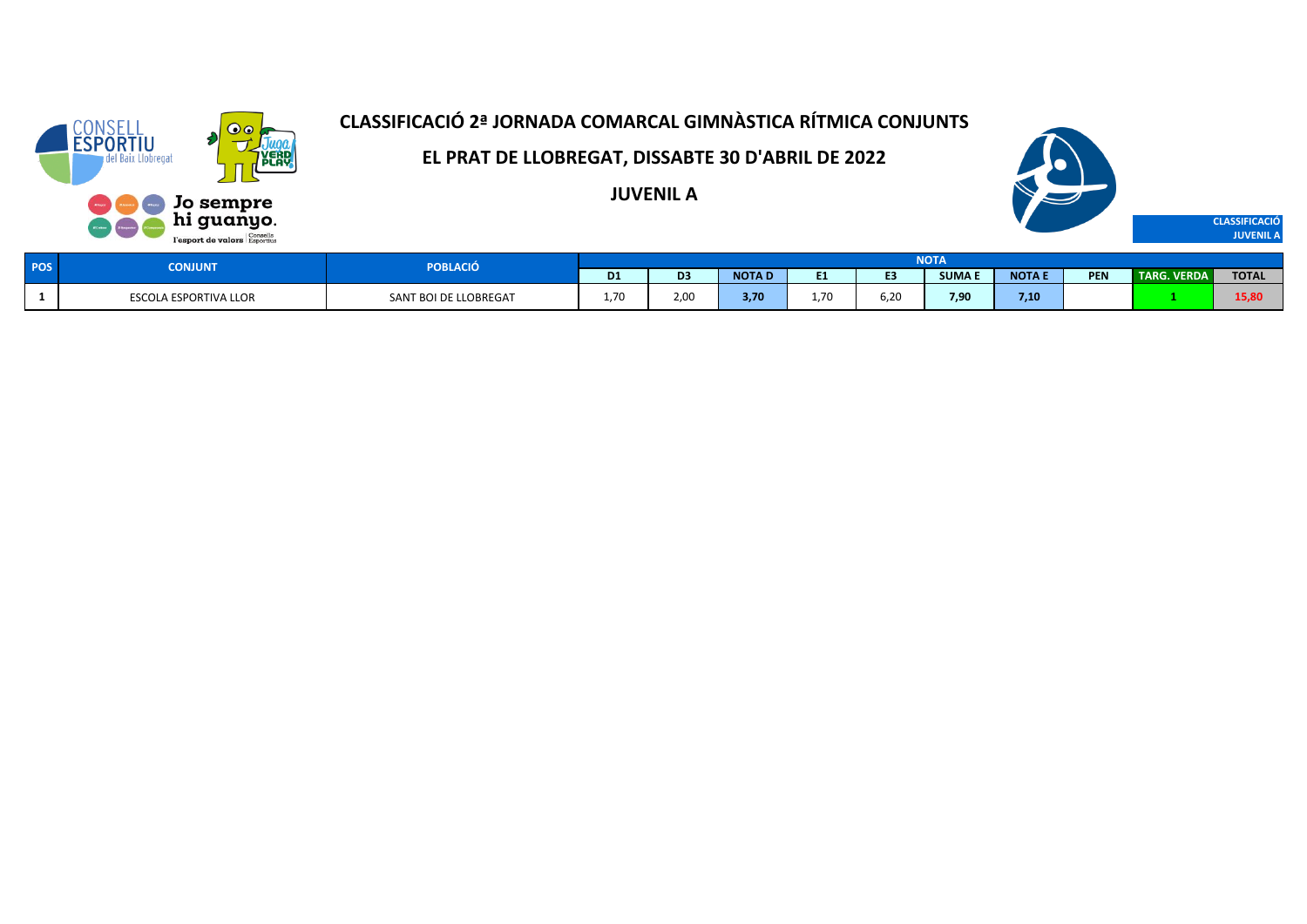

**EL PRAT DE LLOBREGAT, DISSABTE 30 D'ABRIL DE 2022**

**JUVENIL B**



| <b>DOC</b> | CONJUNT                 | POBLACIÓ                |                |                  |              |                |                 | <b>NOTA</b>   |             |            |                    |              |
|------------|-------------------------|-------------------------|----------------|------------------|--------------|----------------|-----------------|---------------|-------------|------------|--------------------|--------------|
| נטי        |                         |                         | D <sub>1</sub> | D <sub>3</sub>   | <b>NOTAD</b> |                |                 | <b>SUMA I</b> | <b>NOTA</b> | <b>PEN</b> | <b>TARG. VERDA</b> | <b>TOTAL</b> |
|            | CLUB RÍTMICA SANT FELIU | SANT FELIU DE LLOBREGAT | 0,90           | י י<br>$\pm .01$ | 2.70         | $\sim$<br>3,60 | חם בו<br>ر رد د | 17.10<br>---  | 0,00        | 0,60       |                    | 7,10         |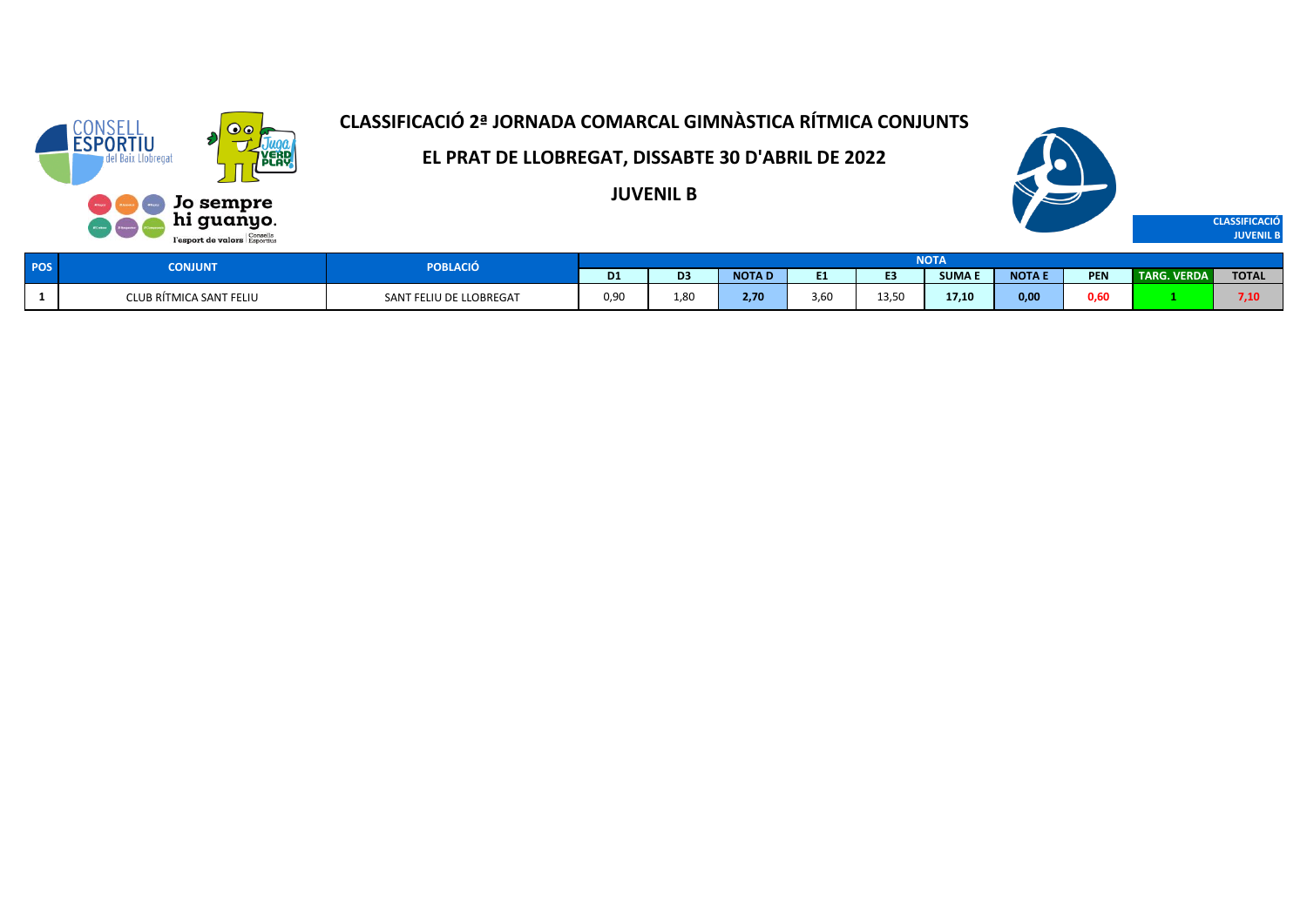

**EL PRAT DE LLOBREGAT, DISSABTE 30 D'ABRIL DE 2022**

**CADET A**



**CLASSIFICACIÓ CADET A**

| <b>POS</b> | <b>CONJUNT</b>                 | <b>POBLACIÓ</b>       |      |      |              |      |      | <b>NOTA</b>  |               |            |                    |              |
|------------|--------------------------------|-----------------------|------|------|--------------|------|------|--------------|---------------|------------|--------------------|--------------|
|            |                                |                       | D1   | D3   | <b>NOTAD</b> | E1.  | E3   | <b>SUMAE</b> | <b>NOTA E</b> | <b>PEN</b> | <b>TARG. VERDA</b> | <b>TOTAL</b> |
|            | CLUB RÍTMICA VILADECANS        | <b>VILADECANS</b>     | 3,00 | 3,80 | 6,80         | 1,10 | 5,10 | 6,20         | 8,80          |            |                    | 20,60        |
|            | ESCOLA ESPORTIVA LLOR 1        | SANT BOI DE LLOBREGAT | 1.80 | 2,80 | 4,60         | 2.70 | 7,50 | 10,20        | 4,80          |            |                    | 14,40        |
|            | <b>ESCOLA ESPORTIVA LLOR 2</b> | SANT BOI DE LLOBREGAT | 1,60 | 2,20 | 3,80         | 2,40 | 9,30 | 11,70        | 3,30          |            |                    | 12.10        |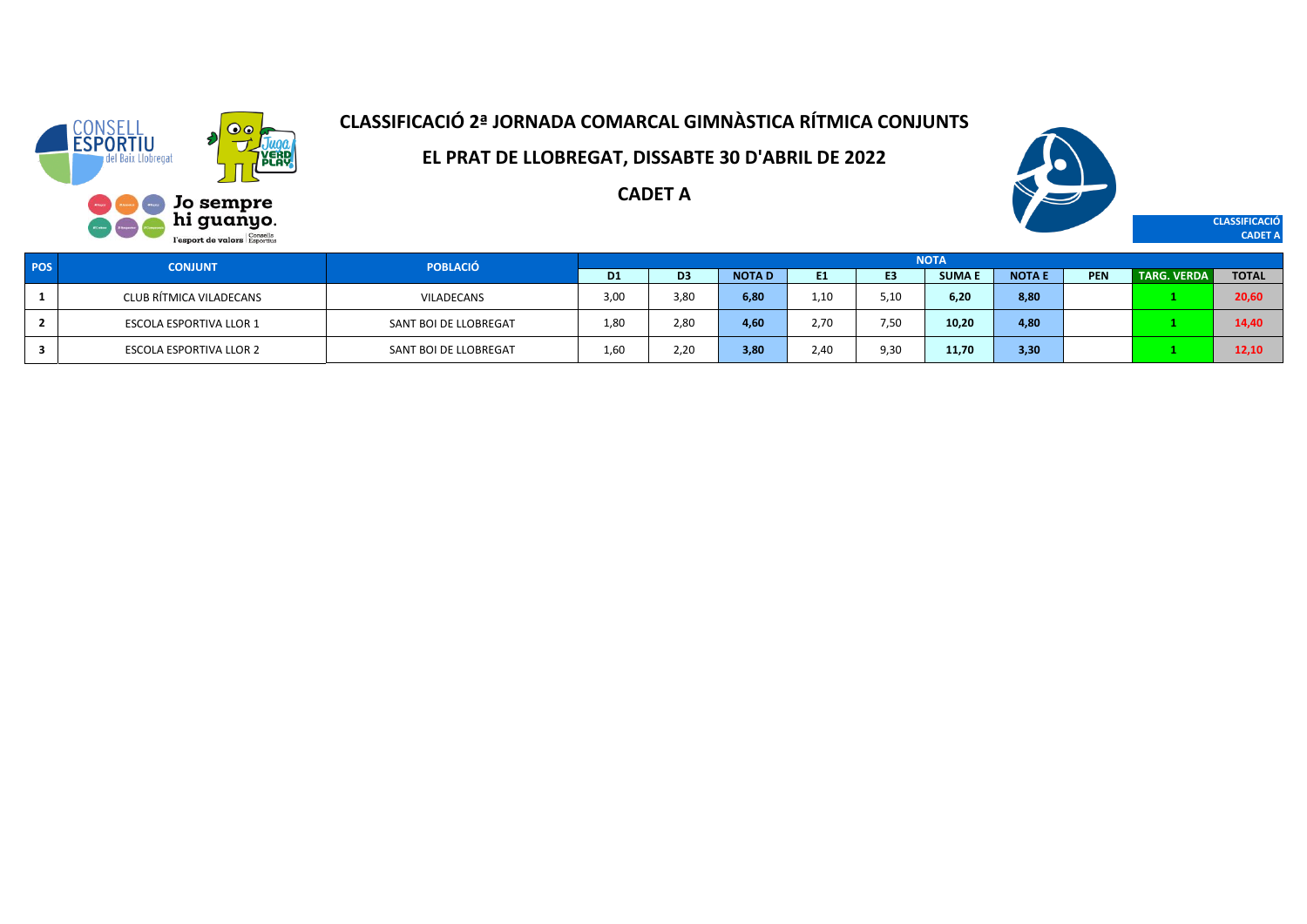

**EL PRAT DE LLOBREGAT, DISSABTE 30 D'ABRIL DE 2022**

**CADET B**



| <b>POS</b> | <b>CONJUNT</b>          | POBLACIÓ   |                |                   |              |    | <b>NOTA</b>  |             |     |                                |              |
|------------|-------------------------|------------|----------------|-------------------|--------------|----|--------------|-------------|-----|--------------------------------|--------------|
|            |                         |            | D <sub>1</sub> | <b>CONTRACTOR</b> | <b>NOTAI</b> | -- | <b>SUMAE</b> | <b>NOTA</b> | PEN | <b>VERDA</b><br><b>TARG. V</b> | <b>TOTAL</b> |
|            | CLUB RÍTMICA VILADECANS | VILADECANS |                |                   | 0,00         |    | 0,00         | 15,00       |     |                                | 19,00        |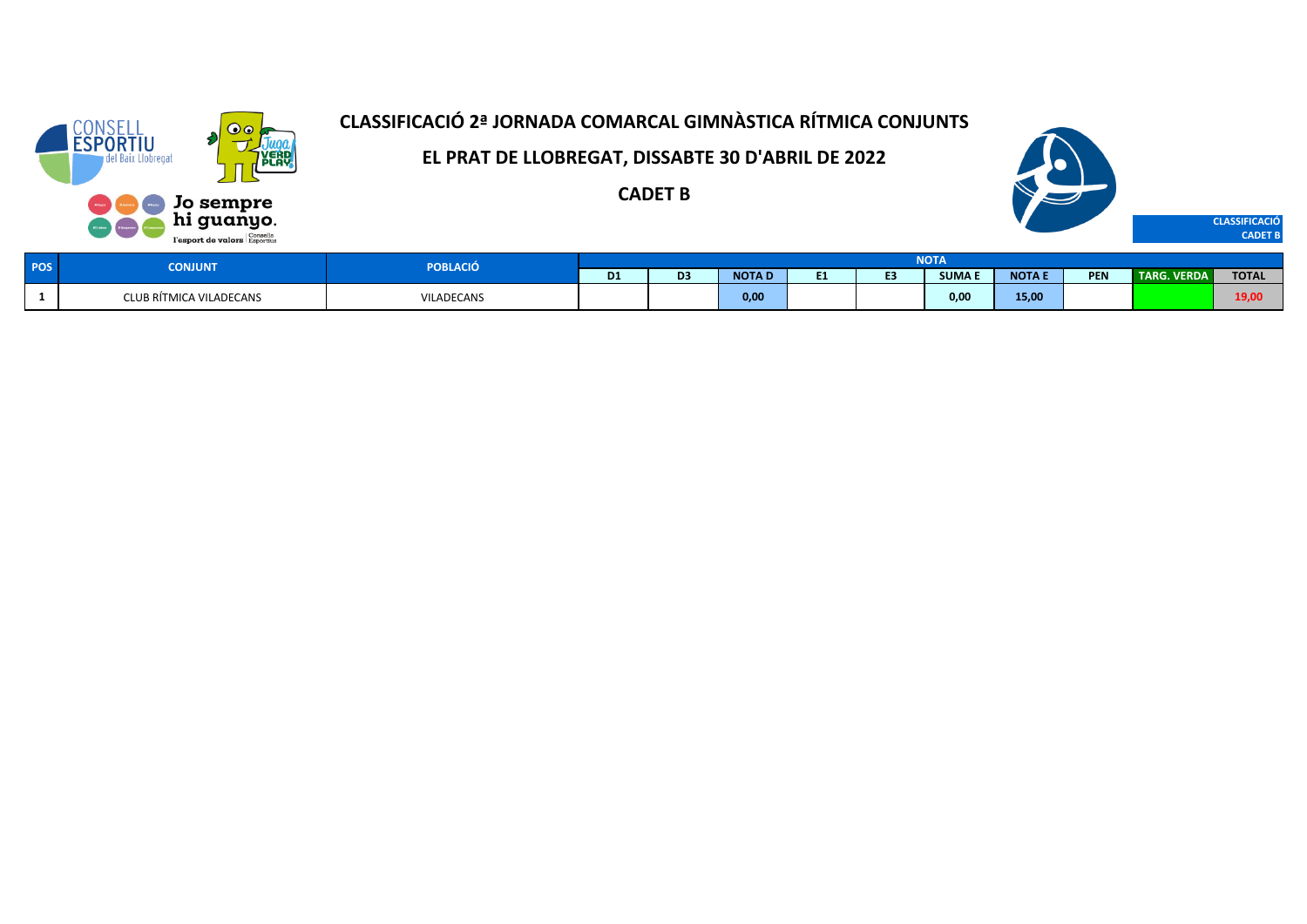

**EL PRAT DE LLOBREGAT, DISSABTE 30 D'ABRIL DE 2022**

**CADET (D/T/Q)**



| POS | <b>NJUNT</b>     | <b>PORLA</b><br>BLACIÓ   |                |               |               |      |      | $M$ $T_A$     |              |            |                      |              |
|-----|------------------|--------------------------|----------------|---------------|---------------|------|------|---------------|--------------|------------|----------------------|--------------|
|     |                  |                          | D <sub>1</sub> |               | <b>NOTA L</b> | . .  |      | <b>SUMA E</b> | <b>NOTAE</b> | <b>PEN</b> | <b>VERDA</b><br>"RG. | <b>TOTAL</b> |
|     | CER MEDITERRANIA | SANTA COLOMA DE CERVELLÓ | 2.00           | $\sim$<br>Z.U | 4.00          | 2.00 | 3,90 | 5,90          | 9,10         |            |                      | 20, P        |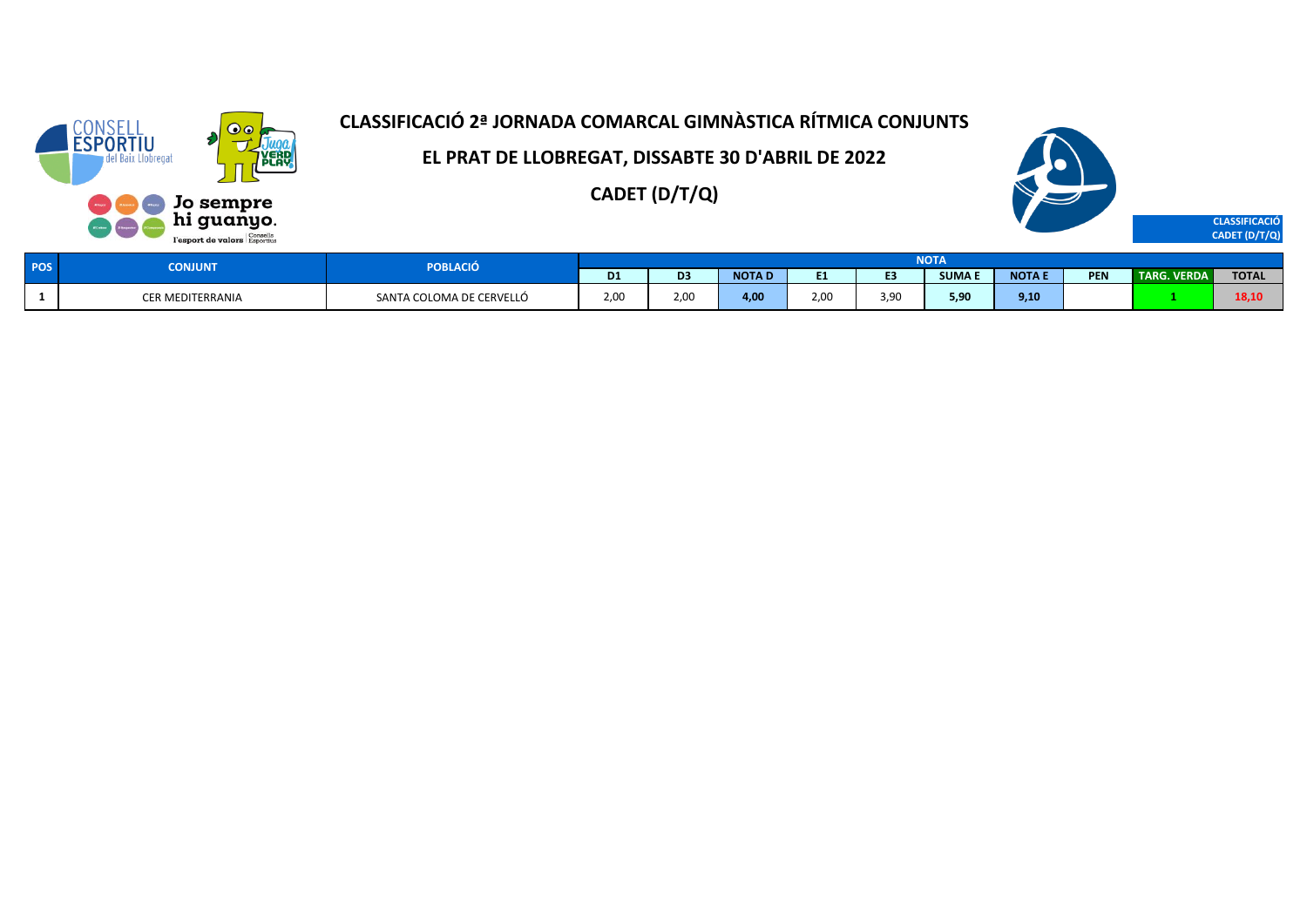

**EL PRAT DE LLOBREGAT, DISSABTE 30 D'ABRIL DE 2022**



**CLASSIFICACIÓ INFANTIL A**

**INFANTIL A**

| <b>POS</b> | <b>CONJUNT</b>               | <b>POBLACIÓ</b>         |                |                |              |      |                | <b>NOTA</b>   |               |            |                    |              |
|------------|------------------------------|-------------------------|----------------|----------------|--------------|------|----------------|---------------|---------------|------------|--------------------|--------------|
|            |                              |                         | D <sub>1</sub> | D <sub>3</sub> | <b>NOTAD</b> | E1   | E <sub>3</sub> | <b>SUMA E</b> | <b>NOTA E</b> | <b>PEN</b> | <b>TARG. VERDA</b> | <b>TOTAL</b> |
|            | CLUB RÍTMICA VILADECANS 2    | VILADECANS              | 2,40           | 3,70           | 6,10         | 1,40 | 6.10           | 7,50          | 7,50          |            |                    | 18,60        |
|            | AE RÍTMICA PRAT COR BLAU     | EL PRAT DE LLOBREGAT    | 2,10           | 2.70           | 4,80         | 2,50 | 7.70           | 10,20         | 4,80          | 0,30       |                    | 14,30        |
|            | CLUB ESPORTIU CCR GAVÀ       | GAVÀ                    | 1,40           | 2.40           | 3.80         | 3,30 | 7,00           | 10,30         | 4,70          |            |                    | 13,50        |
|            | <b>ESCOLA ESPORTIVA LLOR</b> | SANT BOI DE LLOBREGAT   | 1,20           | 2.10           | 3.30         | 2,30 | 8.00           | 10,30         | 4,70          |            |                    | 13,00        |
|            | CLUB RÍTMICA VILADECANS 1    | <b>VILADECANS</b>       | 1,70           | 2,00           | 3,70         | 2,50 | 8,20           | 10,70         | 4,30          |            |                    | 13,00        |
|            | CLUB RÍTMICA SANT FELIU      | SANT FELIU DE LLOBREGAT | 1,20           | 2,10           | 3.30         | 2,40 | 8,50           | 10,90         | 4,10          |            |                    | 12,40        |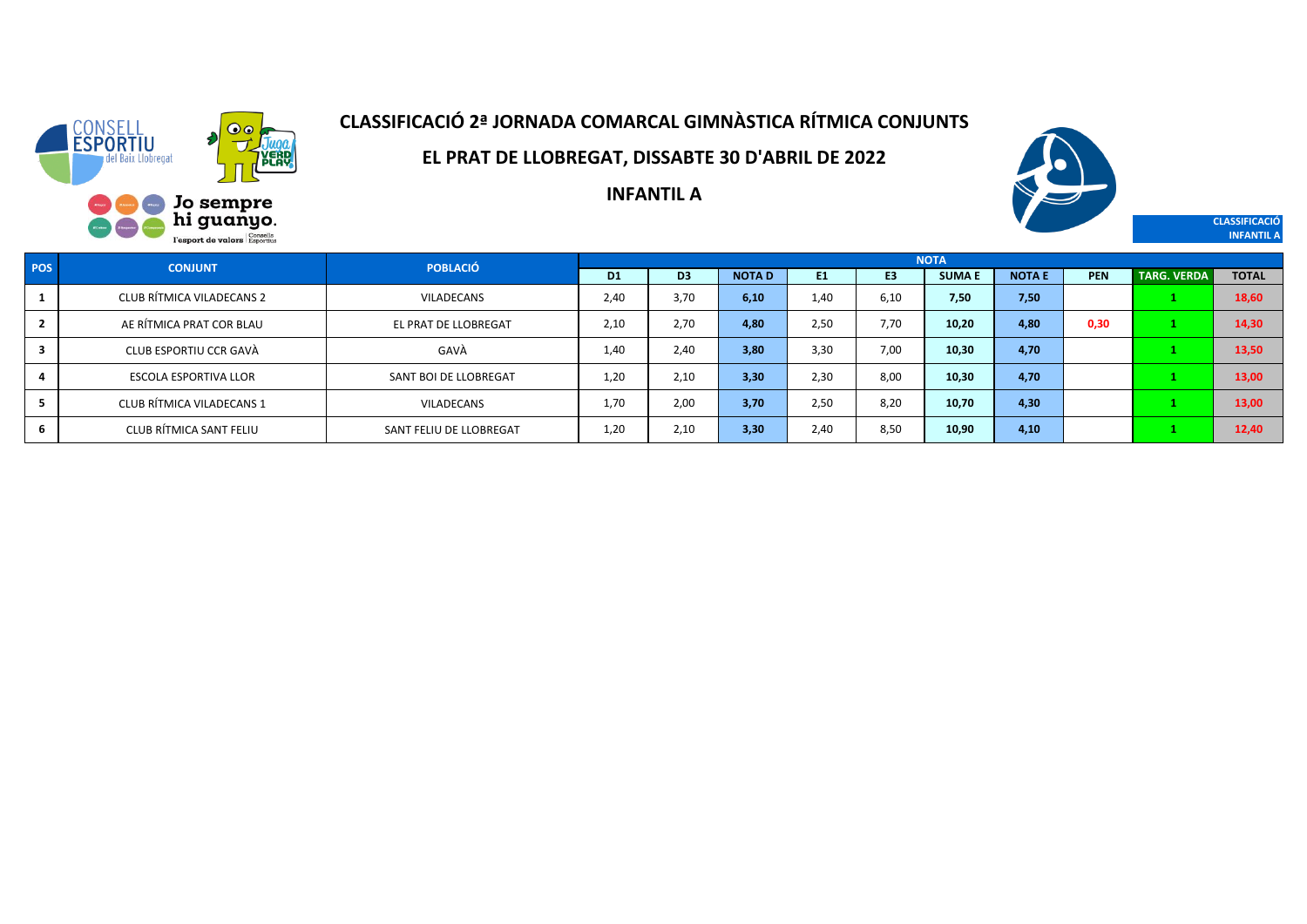

**EL PRAT DE LLOBREGAT, DISSABTE 30 D'ABRIL DE 2022**

**INFANTIL B**



| POS <sup>1</sup> | <b>CONJUNT</b>       | POBLACIÓ   |                        |                       |              |            |      | NOTA         |              |            |                     |              |
|------------------|----------------------|------------|------------------------|-----------------------|--------------|------------|------|--------------|--------------|------------|---------------------|--------------|
|                  |                      |            | D <sub>1</sub>         | D <sub>3</sub>        | <b>NOTAD</b> | - -<br>. . |      | <b>SUMAE</b> | <b>NOTAE</b> | <b>PEN</b> | <b>TARG. VERDAN</b> | <b>TOTAL</b> |
|                  | CLUB RÍTMICA LA UNIÓ | VILADECANS | $\overline{10}$<br>∸∙∸ | $\sim$ $\sim$<br>3,60 | 4.70         | 2.30       | 3,50 | 5,80         | 9,20         |            |                     | 18,90        |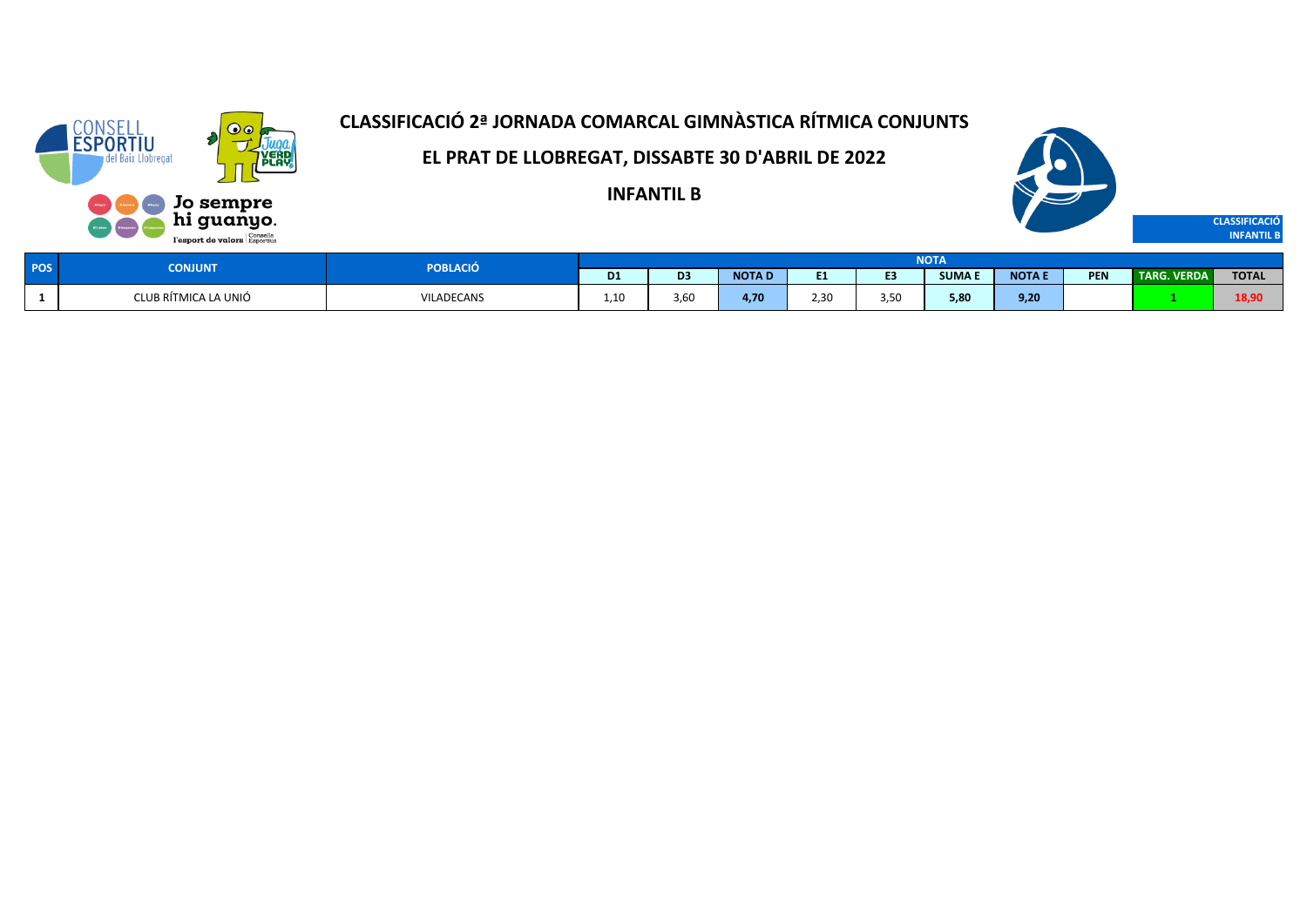

**EL PRAT DE LLOBREGAT, DISSABTE 30 D'ABRIL DE 2022**

**INFANTIL (D/T/Q)**



**CLASSIFICACIÓ INFANTIL (D/T/Q)**

| POS | <b>CONJUNT</b>           | <b>POBLACIÓ</b>      |           |                  |              |      |      | <b>NOTA</b>  |               |            |                    |              |
|-----|--------------------------|----------------------|-----------|------------------|--------------|------|------|--------------|---------------|------------|--------------------|--------------|
|     |                          |                      | <b>D1</b> | D3               | <b>NOTAD</b> | ы.   | . .  | <b>SUMAE</b> | <b>NOTA F</b> | <b>PEN</b> | <b>TARG. VERDA</b> | <b>TOTAL</b> |
|     | CLUB RÍTMICA LA UNIÓ     | VILADECANS           | 1,50      | 1,80             | 3,30         | 2.70 | 3,10 | 5,80         | 9,20          |            |                    | 17.50        |
|     | AE RÍTMICA PRAT COR BLAU | EL PRAT DE LLOBREGAT | 0.50      | 1.5 <sup>C</sup> | 2,00         | 2.50 | 4.40 | 6,90         | 8,10          |            |                    | 15.10        |

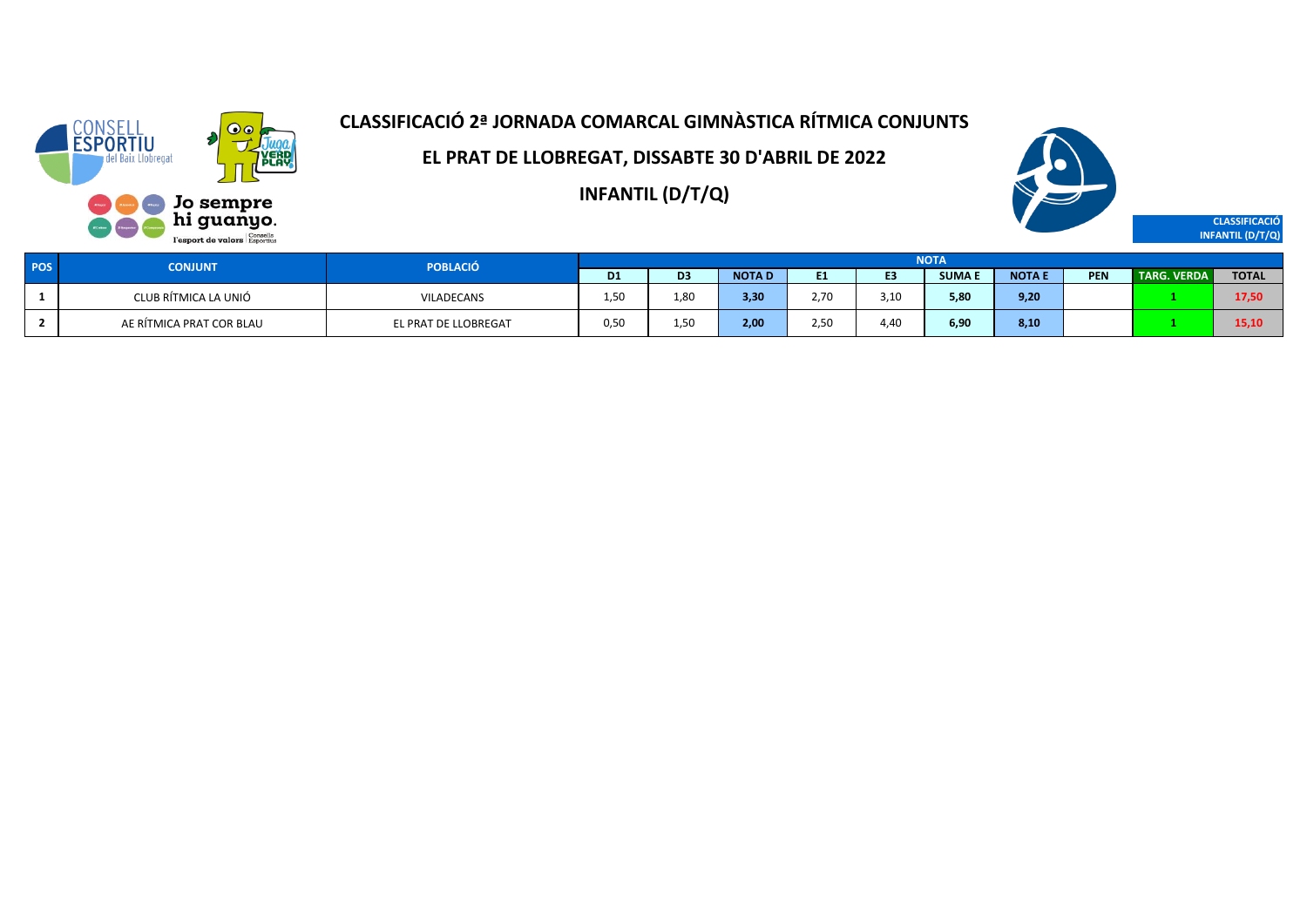

**EL PRAT DE LLOBREGAT, DISSABTE 30 D'ABRIL DE 2022**

**ALEVÍ A**



**CLASSIFICACIÓ ALEVÍ A**

| <b>POS</b>     | <b>CONJUNT</b>                       | <b>POBLACIÓ</b>       |           |                |              |                |                | <b>NOTA</b>  |               |            |                    |              |
|----------------|--------------------------------------|-----------------------|-----------|----------------|--------------|----------------|----------------|--------------|---------------|------------|--------------------|--------------|
|                |                                      |                       | <b>D1</b> | D <sub>3</sub> | <b>NOTAD</b> | E <sub>1</sub> | E <sub>3</sub> | <b>SUMAE</b> | <b>NOTA E</b> | <b>PEN</b> | <b>TARG. VERDA</b> | <b>TOTAL</b> |
| $\mathbf{1}$   | AE RÍTMICA PRAT COR BLAU 2           | EL PRAT DE LLOBREGAT  | 2,70      | 3,40           | 6,10         | 1,00           | 5,60           | 6,60         | 8,40          |            |                    | 19,50        |
| $\overline{2}$ | AE RÍTMICA PRAT COR BLAU 1           | EL PRAT DE LLOBREGAT  | 2,00      | 1,60           | 3,60         | 1,10           | 5,00           | 6,10         | 8,90          |            |                    | 17,50        |
| 3              | CLUB RÍTMICA VILADECANS 2            | VILADECANS            | 1,80      | 2,30           | 4,10         | 2,10           | 6,00           | 8,10         | 6,90          |            |                    | 16,00        |
| 4              | CLUB RÍTMICA GAVÀ 1                  | GAVÀ                  | 1,40      | 4,50           | 5,90         | 2,30           | 7,00           | 9,30         | 5,70          | 0,60       |                    | 16,00        |
| 5              | CLUB RÍTMICA VILADECANS 1            | <b>VILADECANS</b>     | 1,80      | 2,00           | 3,80         | 1,80           | 6,20           | 8,00         | 7,00          |            |                    | 15,80        |
| 6              | <b>ESCOLA ESPORTIVA LLOR 2</b>       | SANT BOI DE LLOBREGAT | 1,30      | 2,70           | 4,00         | 2,20           | 7,70           | 9,90         | 5,10          |            |                    | 14,10        |
| $\overline{7}$ | <b>ESCOLA ESPORTIVA LLOR 1</b>       | SANT BOI DE LLOBREGAT | 1,40      | 2,70           | 4,10         | 3,00           | 6,50           | 9,50         | 5,50          | 0,60       |                    | 14,00        |
| 8              | <b>CLUB RÍTMICA BEGUES</b>           | <b>BEGUES</b>         | 1,60      | 1,80           | 3,40         | 3,20           | 8,00           | 11,20        | 3,80          | 0,30       |                    | 11,90        |
| 9              | CLUB ESPORTIU CCR GAVÀ               | GAVÀ                  | 1,30      | 1,00           | 2,30         | 3,30           | 7.40           | 10,70        | 4,30          |            |                    | 11,60        |
| 10             | CLUB RÍTMICA BARCELONA CASTELLDEFELS | CASTELLDEFELS         | 0,80      | 2,10           | 2,90         | 2,90           | 9,10           | 12,00        | 3,00          |            |                    | 10,90        |
| 11             | CLUB RÍTMICA GAVÀ 2                  | EL PRAT DE LLOBREGAT  | 0,80      | 1,90           | 2,70         | 3,40           | 8,50           | 11,90        | 3,10          |            |                    | 10,80        |
| 12             | <b>CER PRATENC 1</b>                 | EL PRAT DE LLOBREGAT  | 1,30      | 1,90           | 3,20         | 2,60           | 10,20          | 12,80        | 2,20          |            |                    | 10,40        |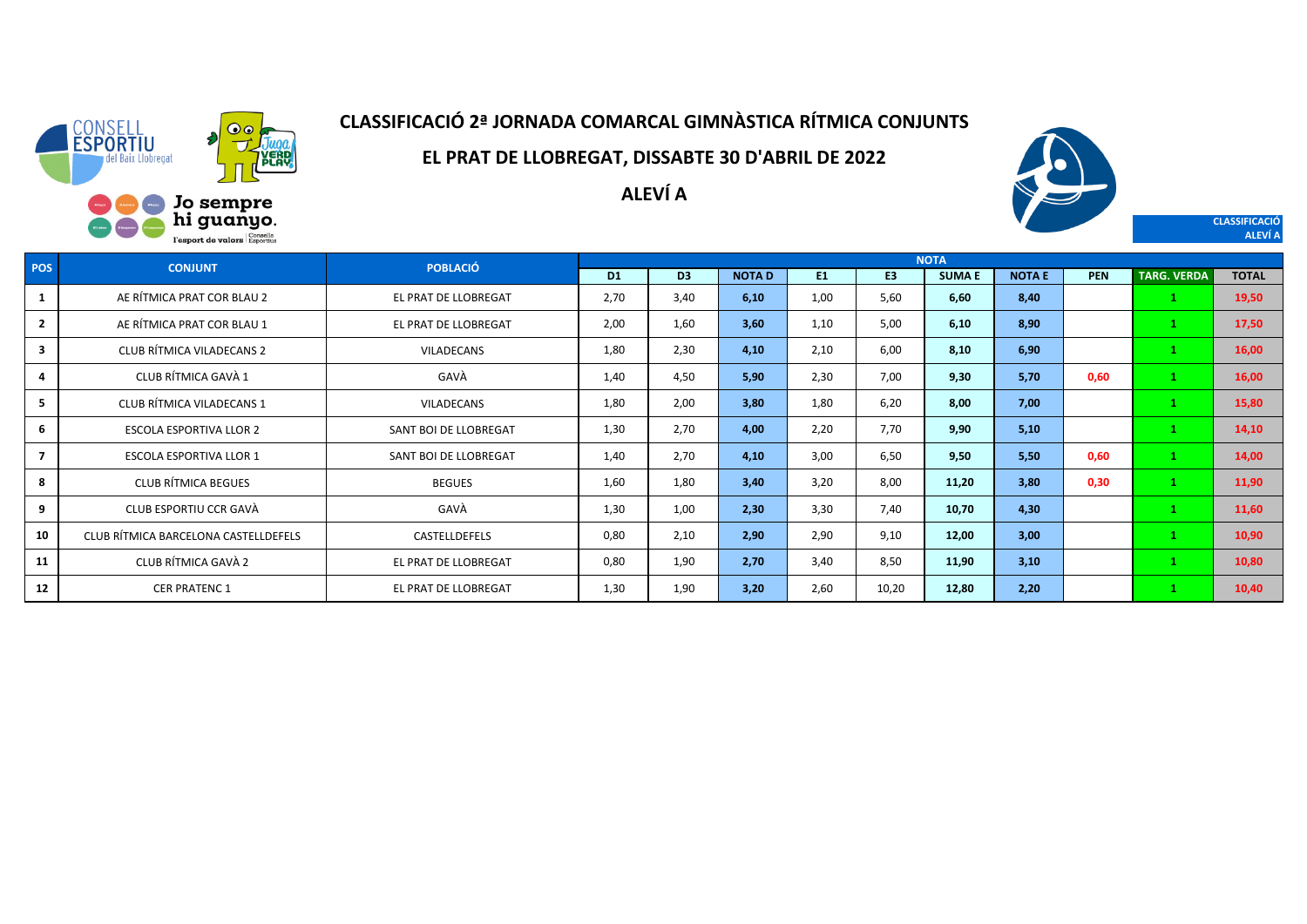

**EL PRAT DE LLOBREGAT, DISSABTE 30 D'ABRIL DE 2022**

**ALEVÍ B**



**CLASSIFICACIÓ ALEVÍ B**

| <b>POS</b> | <b>CONJUNT</b>            | <b>POBLACIÓ</b>         |                |                |              |      |      | <b>NOTA</b>   |              |            |                    |              |
|------------|---------------------------|-------------------------|----------------|----------------|--------------|------|------|---------------|--------------|------------|--------------------|--------------|
|            |                           |                         | D <sub>1</sub> | D <sub>3</sub> | <b>NOTAD</b> | E1   | E3   | <b>SUMA I</b> | <b>NOTAE</b> | <b>PEN</b> | <b>TARG. VERDA</b> | <b>TOTAL</b> |
|            | CLUB RÍTMICA SANT FELIU 1 | SANT FELIU DE LLOBREGAT | 1,50           | 3,50           | 5,00         | 1,20 | 3.70 | 4,90          | 10,10        |            |                    | 20,10        |
|            | CLUB RÍTMICA SANT FELIU 2 | SANT FELIU DE LLOBREGAT | 1,10           | 2,90           | 4.00         | 2,30 | 4.2C | 6,50          | 8,50         |            |                    | 17,50        |
|            | AMPA MONTSERRATINA        | VILADECANS              | 1,30           | 2,20           | 3,50         | 2.10 | 4,00 | 6,10          | 8,90         |            |                    | 17,40        |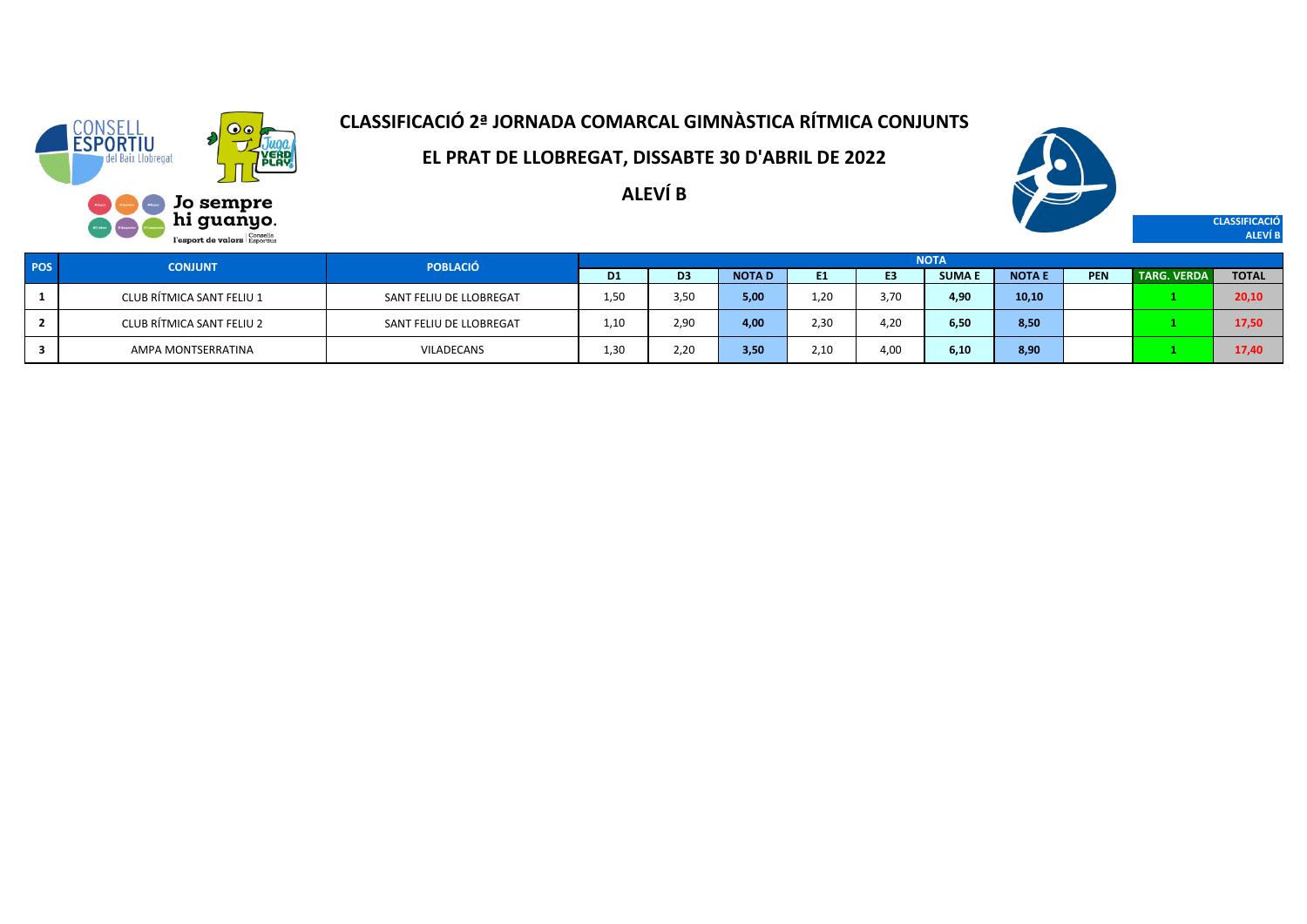

**EL PRAT DE LLOBREGAT, DISSABTE 30 D'ABRIL DE 2022**

**ALEVÍ C**



**CLASSIFICACIÓ ALEVÍ C**

| POS | <b>CONJUNT</b>             | <b>POBLACIÓ</b>         |                |                |              |           |                | <b>NOTA</b>  |              |            |                    |              |
|-----|----------------------------|-------------------------|----------------|----------------|--------------|-----------|----------------|--------------|--------------|------------|--------------------|--------------|
|     |                            |                         | D <sub>1</sub> | D <sub>3</sub> | <b>NOTAD</b> | <b>F1</b> | E <sub>3</sub> | <b>SUMAE</b> | <b>NOTAE</b> | <b>PEN</b> | <b>TARG. VERDA</b> | <b>TOTAL</b> |
|     | CLUB RÍTMICA SANT FELIU 1  | SANT FELIU DE LLOBREGAT | 1.10           | 3,70           | 4,80         | 2.30      | 5.20           | 7,50         | 7,50         |            |                    | 17,30        |
|     | CLUB RÍTMICA SANT FELIU 2  | SANT FELIU DE LLOBREGAT | 1,20           | 2,70           | 3,90         | 2,30      | 5,50           | 7,80         | 7,20         |            |                    | 16,10        |
|     | AE RÍTMICA PRAT COR BLAU 1 | EL PRAT DE LLOBREGAT    | 1,00           | 2,50           | 3,50         | 2,50      | 6,50           | 9,00         | 6,00         |            |                    | 14,50        |
|     | AE RÍTMICA PRAT COR BLAU 2 | EL PRAT DE LLOBREGAT    | 0.80           | 2,20           | 3,00         | 2,60      | 6,10           | 8,70         | 6,30         |            |                    | 14,30        |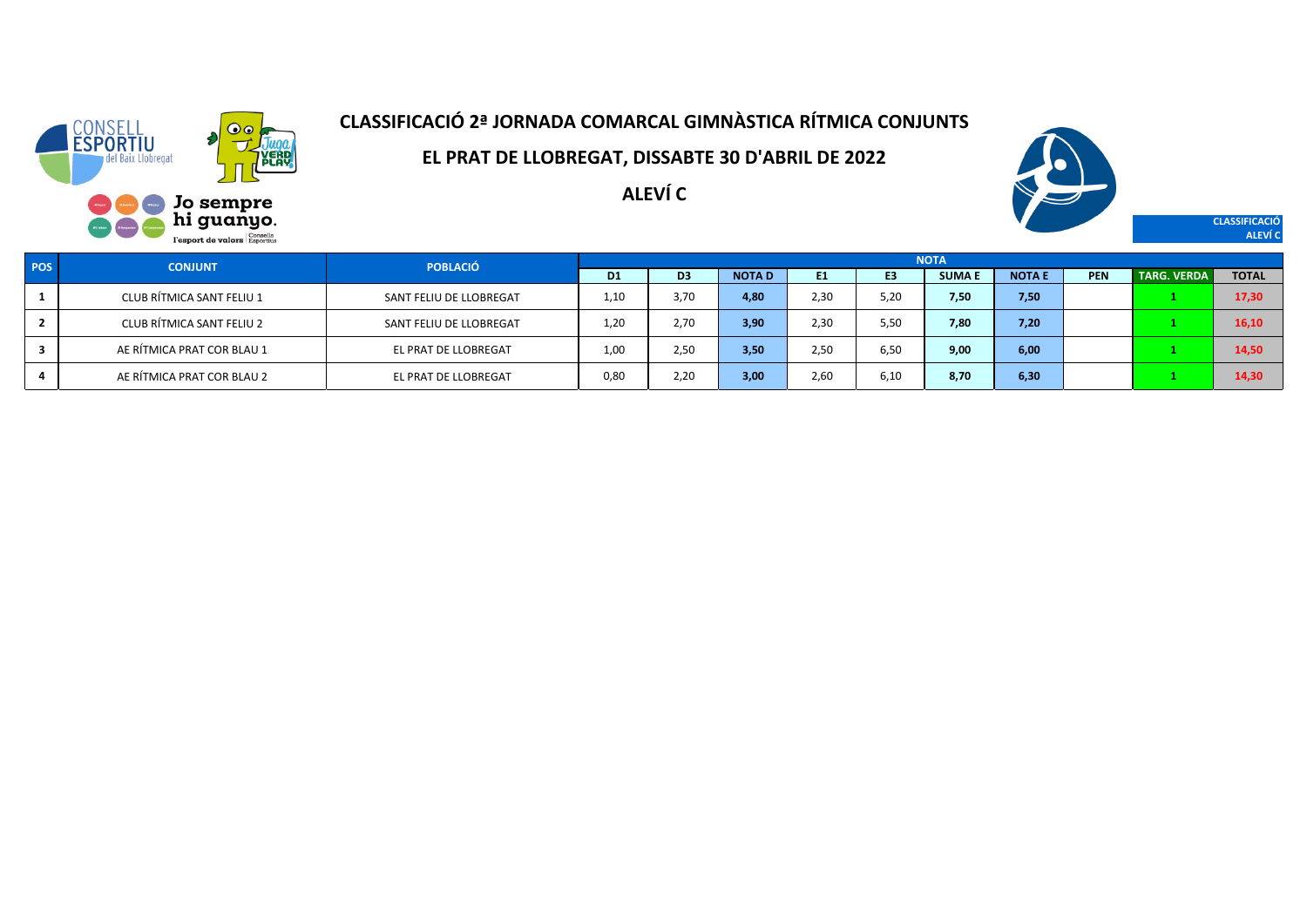

**EL PRAT DE LLOBREGAT, DISSABTE 30 D'ABRIL DE 2022**

**ALEVÍ (D/T/Q)**



**CLASSIFICACIÓ ALEVÍ (D/T/Q)**

| <b>POS</b> | <b>CONJUNT</b>                 | <b>POBLACIÓ</b>       |           |                |              |                  |              | <b>NOTA</b>   |               |            |                    |              |
|------------|--------------------------------|-----------------------|-----------|----------------|--------------|------------------|--------------|---------------|---------------|------------|--------------------|--------------|
|            |                                |                       | <b>D1</b> | D <sub>3</sub> | <b>NOTAD</b> |                  | <b>CO</b>    | <b>SUMA I</b> | <b>NOTA I</b> | <b>PEN</b> | <b>TARG. VERDA</b> | <b>TOTAL</b> |
|            | <b>ESCOLA ESPORTIVA LLOR 1</b> | SANT BOI DE LLOBREGAT | 1,00      | 2,10           | 3,10         | 1 วก             | 5,10         | 6,40          | 8,60          |            |                    | 16,70        |
|            | <b>ESCOLA ESPORTIVA LLOR 2</b> | SANT BOI DE LLOBREGAT | 0,90      | 2,30           | 3,20         | 1.5 <sub>f</sub> | 5.90<br>しょしい | 7,40          | 7,60          |            |                    | 15,80        |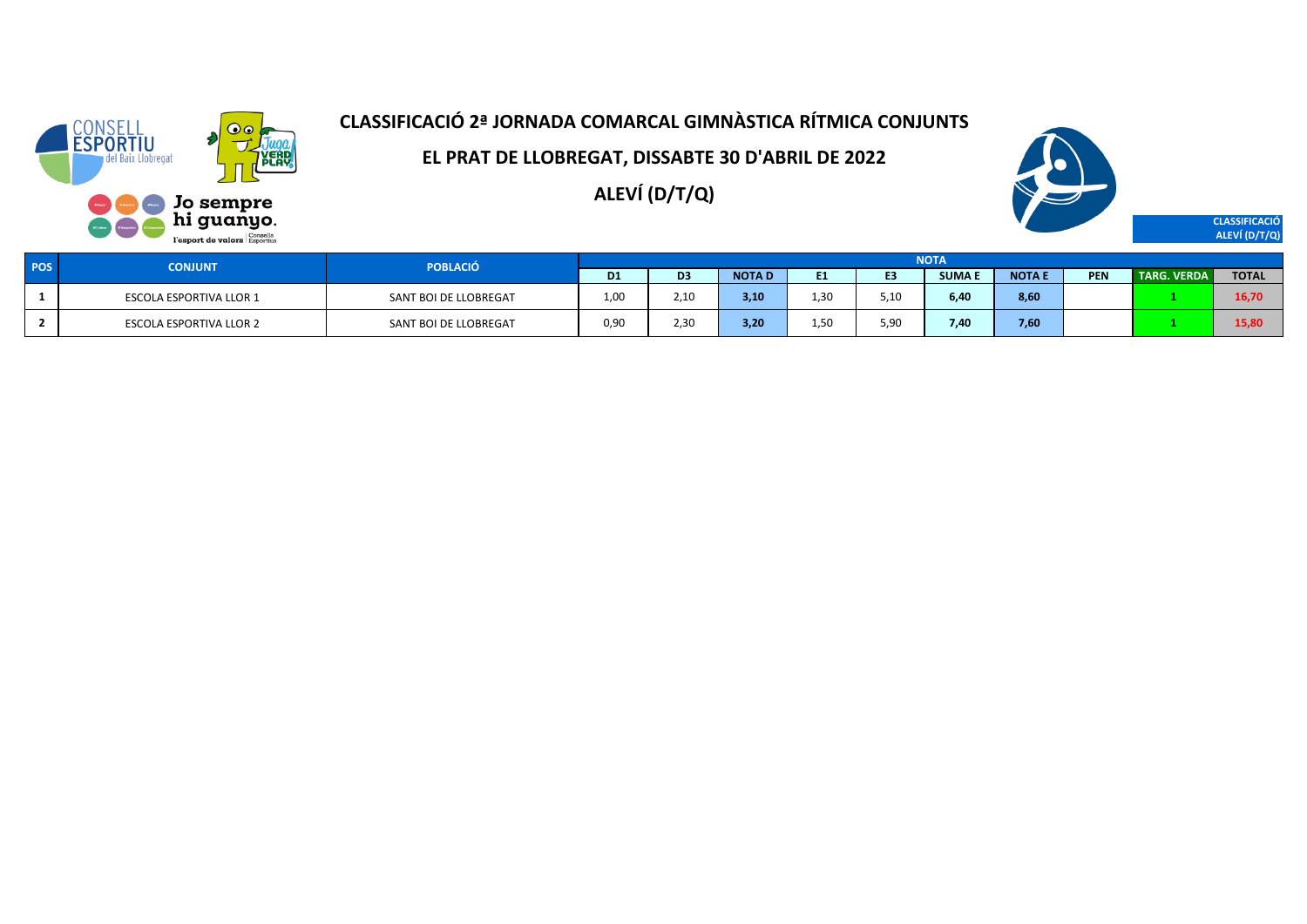

**EL PRAT DE LLOBREGAT, DISSABTE 30 D'ABRIL DE 2022**

**BENJAMÍ A**



| <b>POS</b> | <b>CONJUNT</b>          | <b>PORIA</b><br><b>BLACIO</b> | <b>NOTA</b>    |                       |              |            |      |              |               |            |                     |              |  |  |
|------------|-------------------------|-------------------------------|----------------|-----------------------|--------------|------------|------|--------------|---------------|------------|---------------------|--------------|--|--|
|            |                         |                               | D <sub>1</sub> | $-$                   | <b>NOTAD</b> | ma.<br>. . |      | <b>SUMAE</b> | <b>NOTA E</b> | <b>PEN</b> | <b>TARG. VERDAN</b> | <b>TOTAL</b> |  |  |
|            | CLUB RÍTMICA VILADECANS | VILADECANS                    | 0.9C           | $\sim$ $\sim$<br>Z.ZV | .<br>э.ц     | 1.40       | 4.40 | 5,80         | 9,20          |            |                     | 17,30        |  |  |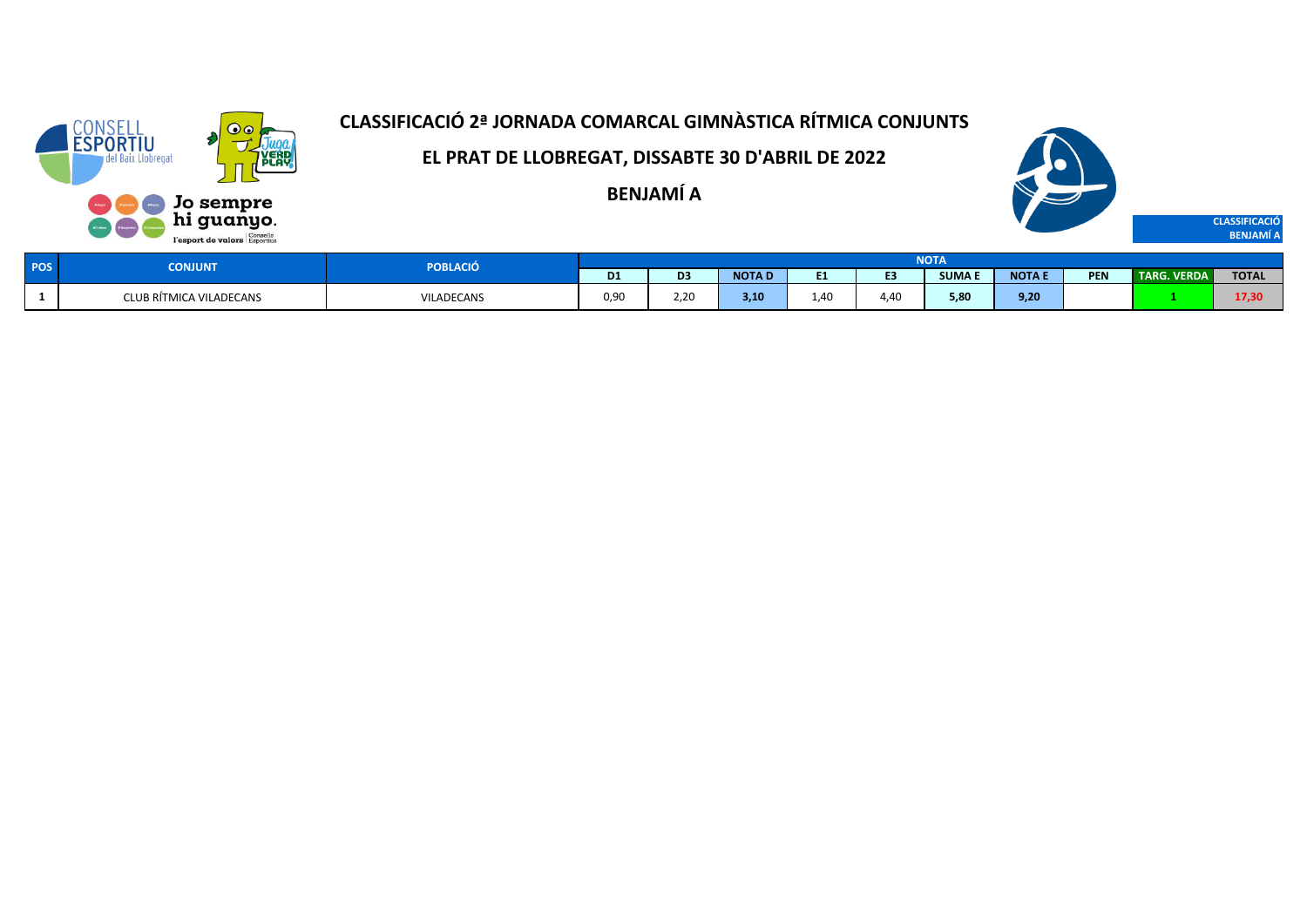

**EL PRAT DE LLOBREGAT, DISSABTE 30 D'ABRIL DE 2022**

**BENJAMÍ B**



**CLASSIFICACIÓ BENJAMÍ B**

| POS <sup>1</sup> | <b>CONJUNT</b>       | POBLACIÓ                                    | <b>NOTA</b>    |                |              |           |                |              |               |            |                    |              |  |
|------------------|----------------------|---------------------------------------------|----------------|----------------|--------------|-----------|----------------|--------------|---------------|------------|--------------------|--------------|--|
|                  |                      |                                             | D <sub>1</sub> | D <sub>3</sub> | <b>NOTAD</b> | E4<br>. . | E <sub>3</sub> | <b>SUMAE</b> | <b>NOTA E</b> | <b>PEN</b> | <b>TARG. VERDA</b> | <b>TOTAL</b> |  |
|                  | CLUB RÍTMICA GAVÀ    | GAVÀ<br>the contract of the contract of the | - 3∩<br>. ت    | 3,20           | 4,50         | 1,00      | 4,00           | 5,00         | 10,00         |            |                    | 19,50        |  |
|                  | CLUB RÍTMICA LA UNIÓ | VILADECANS                                  | 1,00           | 2,90           | 3,90         | 1,10      | 3,80           | 4,90         | 10,10         |            |                    | 19,00        |  |

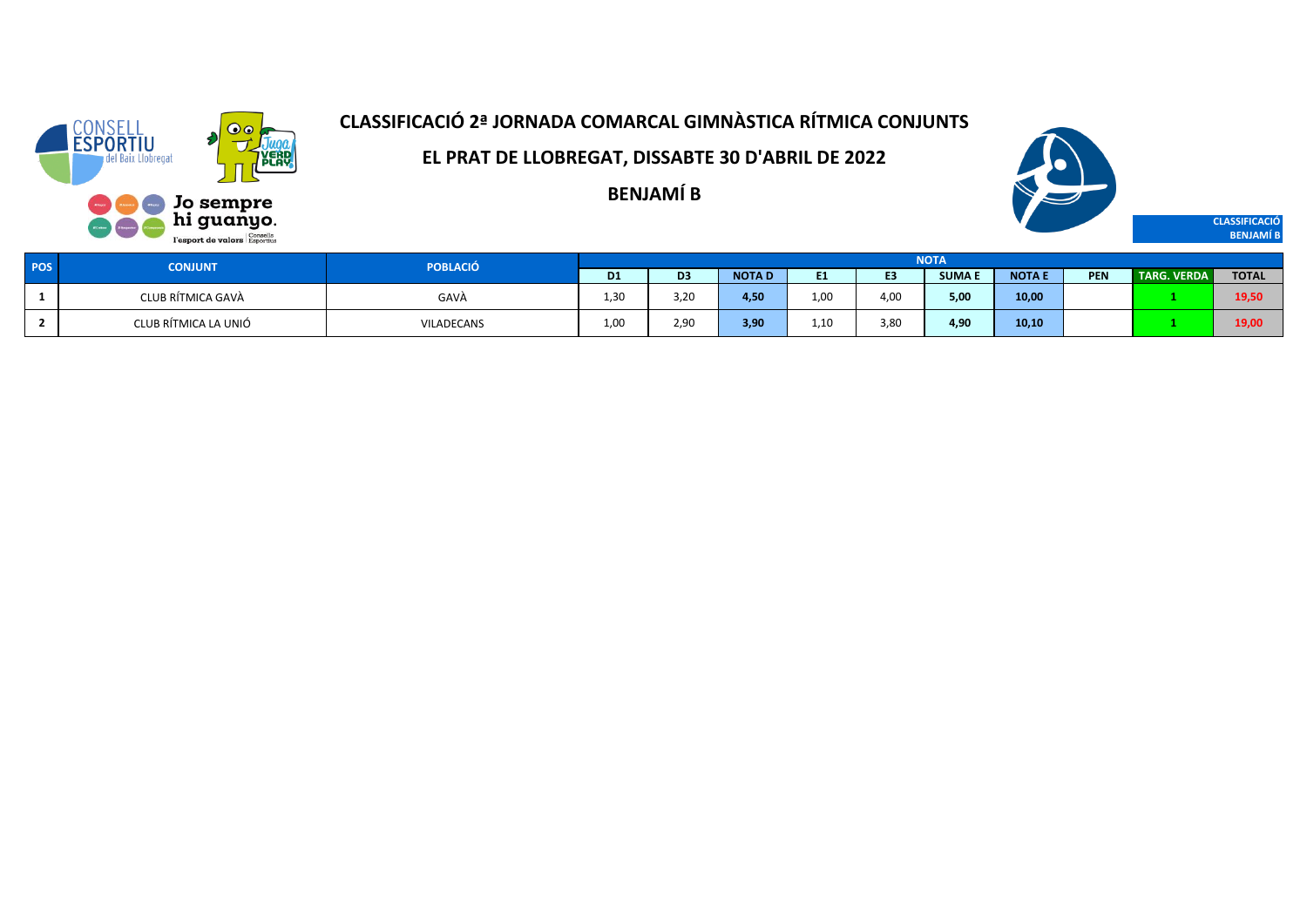

**EL PRAT DE LLOBREGAT, DISSABTE 30 D'ABRIL DE 2022**

**BENJAMÍ C**



**CLASSIFICACIÓ BENJAMÍ C**

| <b>POS</b> | <b>CONJUNT</b>                 | <b>POBLACIÓ</b>       | <b>NOTA</b>    |                |              |      |      |              |              |            |                    |              |  |  |
|------------|--------------------------------|-----------------------|----------------|----------------|--------------|------|------|--------------|--------------|------------|--------------------|--------------|--|--|
|            |                                |                       | D <sub>1</sub> | D <sub>3</sub> | <b>NOTAD</b> | E1   | E3   | <b>SUMAE</b> | <b>NOTAE</b> | <b>PEN</b> | <b>TARG. VERDA</b> | <b>TOTAL</b> |  |  |
|            | ESCOLA ESPORTIVA LLOR 2        | SANT BOI DE LLOBREGAT | 1.00           | 2,70           | 3,70         | 1.60 | 5.6C | 7,20         | 7,80         |            |                    | 16,50        |  |  |
|            | <b>ESCOLA ESPORTIVA LLOR 1</b> | SANT BOI DE LLOBREGAT | 0.70           | 2,20           | 2,90         | 1.40 | 6,30 | 7,70         | 7,30         |            |                    | 15,20        |  |  |
|            | <b>ESCOLA ESPORTIVA LLOR 3</b> | SANT BOI DE LLOBREGAT | 0,60           | 2,00           | 2,60         | 1.70 | 5,9  | 7,60         | 7,40         |            |                    | 15,00        |  |  |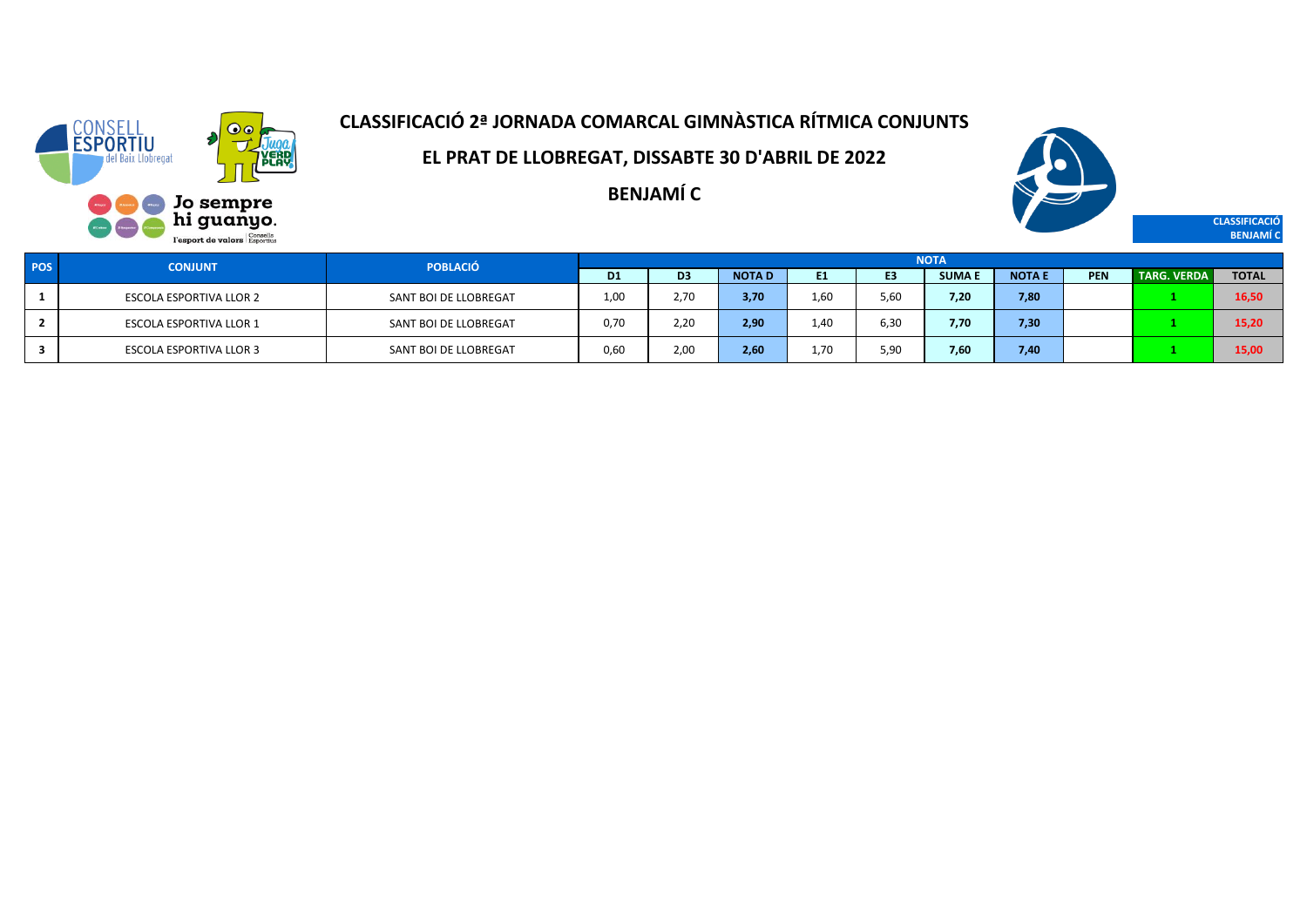

**EL PRAT DE LLOBREGAT, DISSABTE 30 D'ABRIL DE 2022**

**BENJAMÍ (D/T/Q)**



**CLASSIFICACIÓ BENJAMÍ (D/T/Q)**

| <b>POS</b> | <b>CONJUNT</b>        | <b>POBLACIÓ</b>          | <b>NOTA</b>    |                |              |           |                |        |               |            |                    |              |  |  |
|------------|-----------------------|--------------------------|----------------|----------------|--------------|-----------|----------------|--------|---------------|------------|--------------------|--------------|--|--|
|            |                       |                          | D <sub>1</sub> | D <sub>3</sub> | <b>NOTAD</b> | <b>E1</b> | E <sub>3</sub> | SUMA F | <b>NOTA E</b> | <b>PEN</b> | <b>TARG. VERDA</b> | <b>TOTAL</b> |  |  |
|            | CER MEDITERRANIA      | SANTA COLOMA DE CERVELLÓ | 1,00           | 2,30           | 3,30         | 2.60      | 4.30           | 6,90   | 8,10          |            |                    | 16,40        |  |  |
|            | ESCOLA ESPORTIVA LLOR | SANT BOI DE LLOBREGAT    | 0.40           | 1,10           | 1,50         | 2.40      | 9,30           | 11,70  | 3,30          |            |                    | 9,80         |  |  |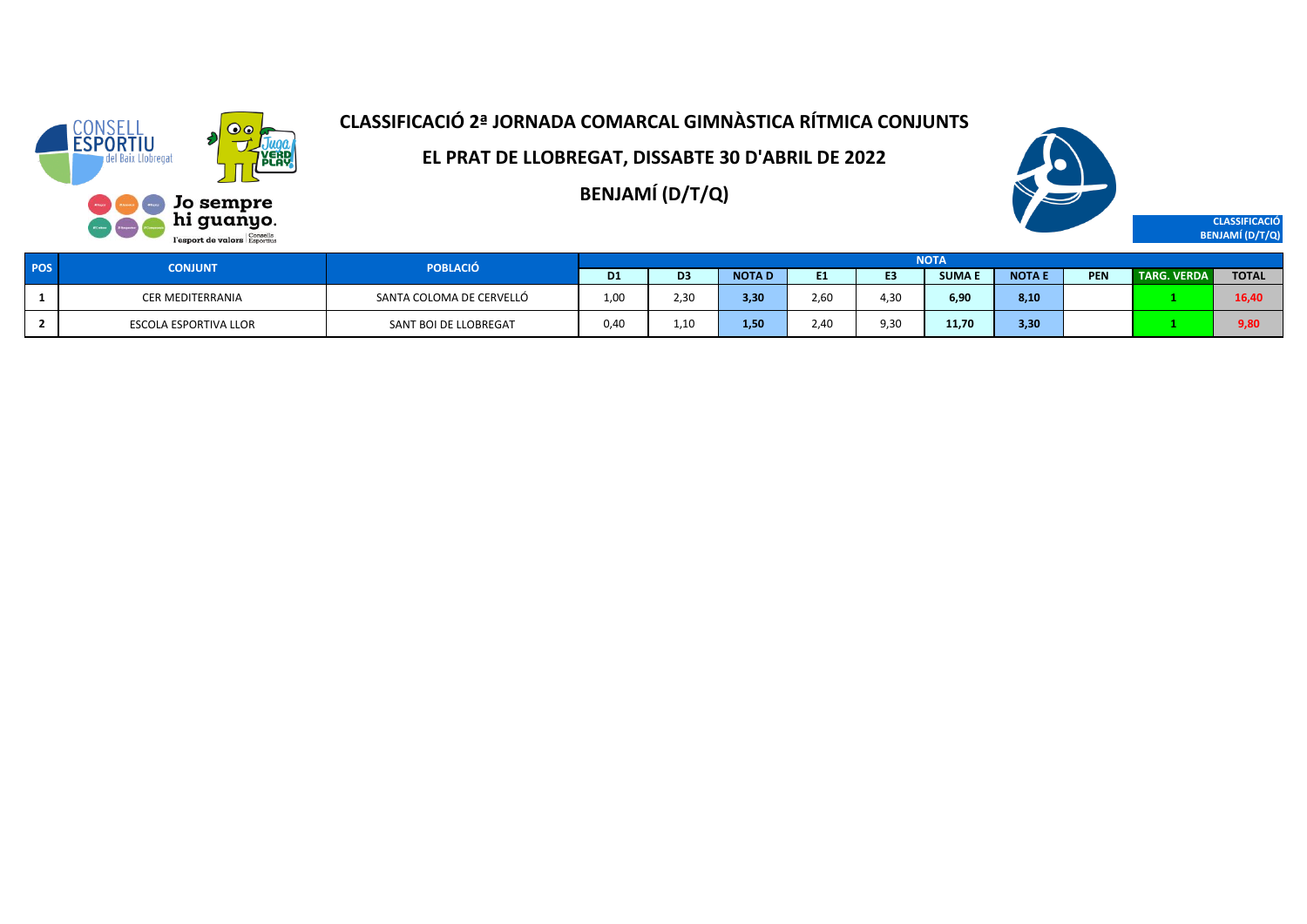

**EL PRAT DE LLOBREGAT, DISSABTE 30 D'ABRIL DE 2022**

**PREBENJAMÍ B**



**CLASSIFICACIÓ PREBENJAMÍ B**

| <b>POS</b> | <b>CONJUNT</b>                       | <b>POBLACIÓ</b>   | <b>NOTA</b> |                |              |           |                |              |              |     |                      |              |  |  |
|------------|--------------------------------------|-------------------|-------------|----------------|--------------|-----------|----------------|--------------|--------------|-----|----------------------|--------------|--|--|
|            |                                      |                   | D1          | D <sub>3</sub> | <b>NOTAD</b> | <b>E1</b> | E <sub>3</sub> | <b>SUMAE</b> | <b>NOTAE</b> | PEN | <b>TARG. VERDA  </b> | <b>TOTAL</b> |  |  |
|            | CLUB RÍTMICA VILADECANS 2            | <b>VILADECANS</b> | 1.40        | 2,00           | 3,40         | 1.30      | 4.90           | 6.20         | 8,80         |     |                      | 17,20        |  |  |
|            | CLUB RÍTMICA BARCELONA CASTELLDEFELS | CASTELLDEFELS     | 1.20        | 1.90           | 3,10         | 2.50      | 4.00           | 6.50         | 8,50         |     |                      | 16,60        |  |  |
|            | CLUB RÍTMICA VILADECANS 1            | <b>VILADECANS</b> | 1,20        | 1,50           | 2,70         | 2.70      | 5,20           | 7.90         | 7,10         |     |                      | 14,80        |  |  |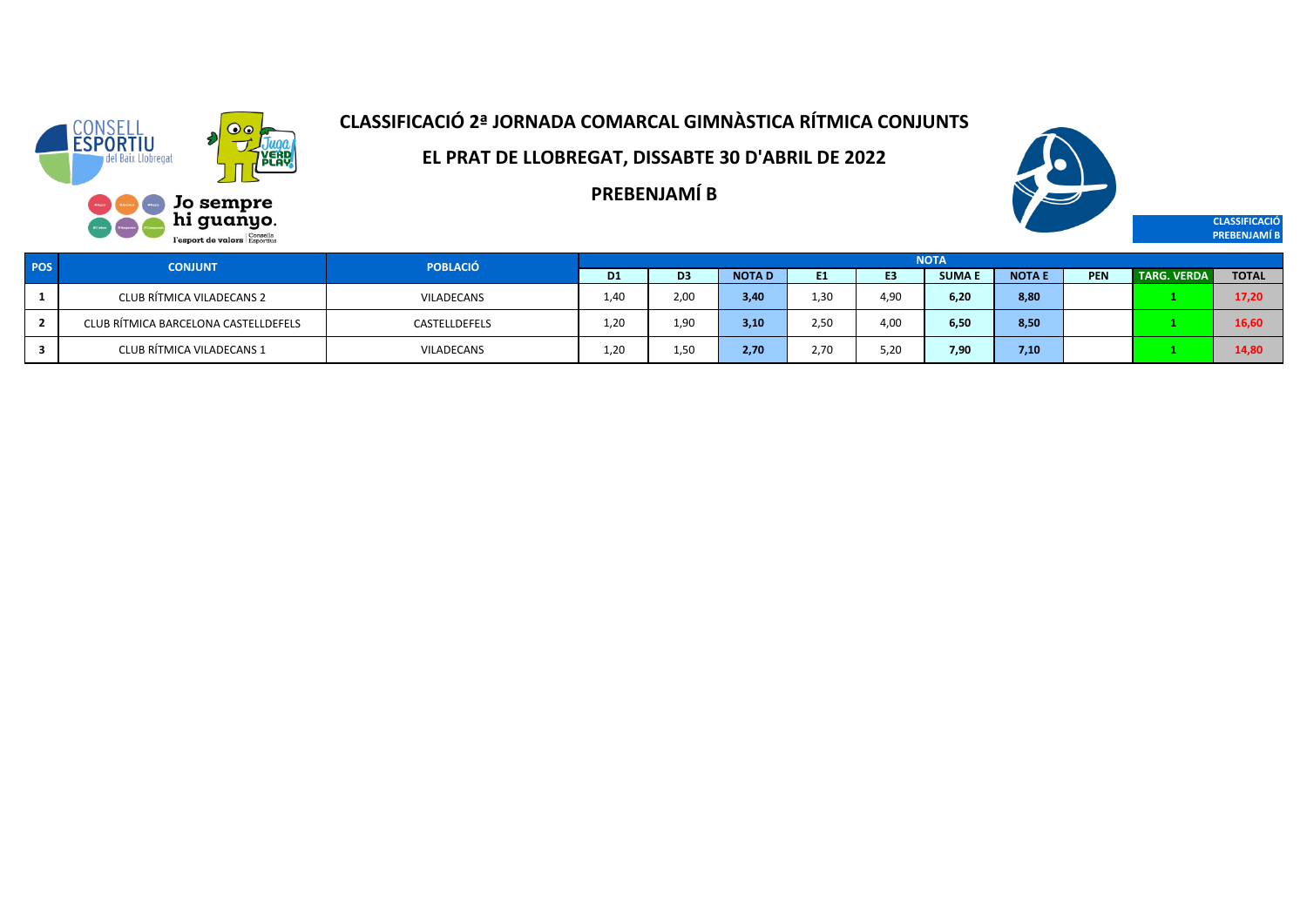

**EL PRAT DE LLOBREGAT, DISSABTE 30 D'ABRIL DE 2022**

**PREBENJAMÍ C**



| <b>POS</b> | <b>CONJUNT</b>     | POBLACIÓ                    | <b>NOTA</b>    |                       |              |         |      |              |              |            |                              |              |  |  |
|------------|--------------------|-----------------------------|----------------|-----------------------|--------------|---------|------|--------------|--------------|------------|------------------------------|--------------|--|--|
|            |                    |                             | D <sub>1</sub> | D <sub>3</sub>        | <b>NOTAD</b> | - -<br> | . .  | <b>SUMAE</b> | <b>NOTAE</b> | <b>PEN</b> | <b>VERDA</b><br><b>TARG.</b> | <b>TOTAL</b> |  |  |
|            | <b>CER PRATENC</b> | <b>EL PRAT DE LLOBREGAT</b> | 0,50           | $\sim$ $\sim$<br>2,3U | 2,80         | 1,80    | 6,70 | 8,50         | 6,50         |            |                              | .<br>14,31   |  |  |